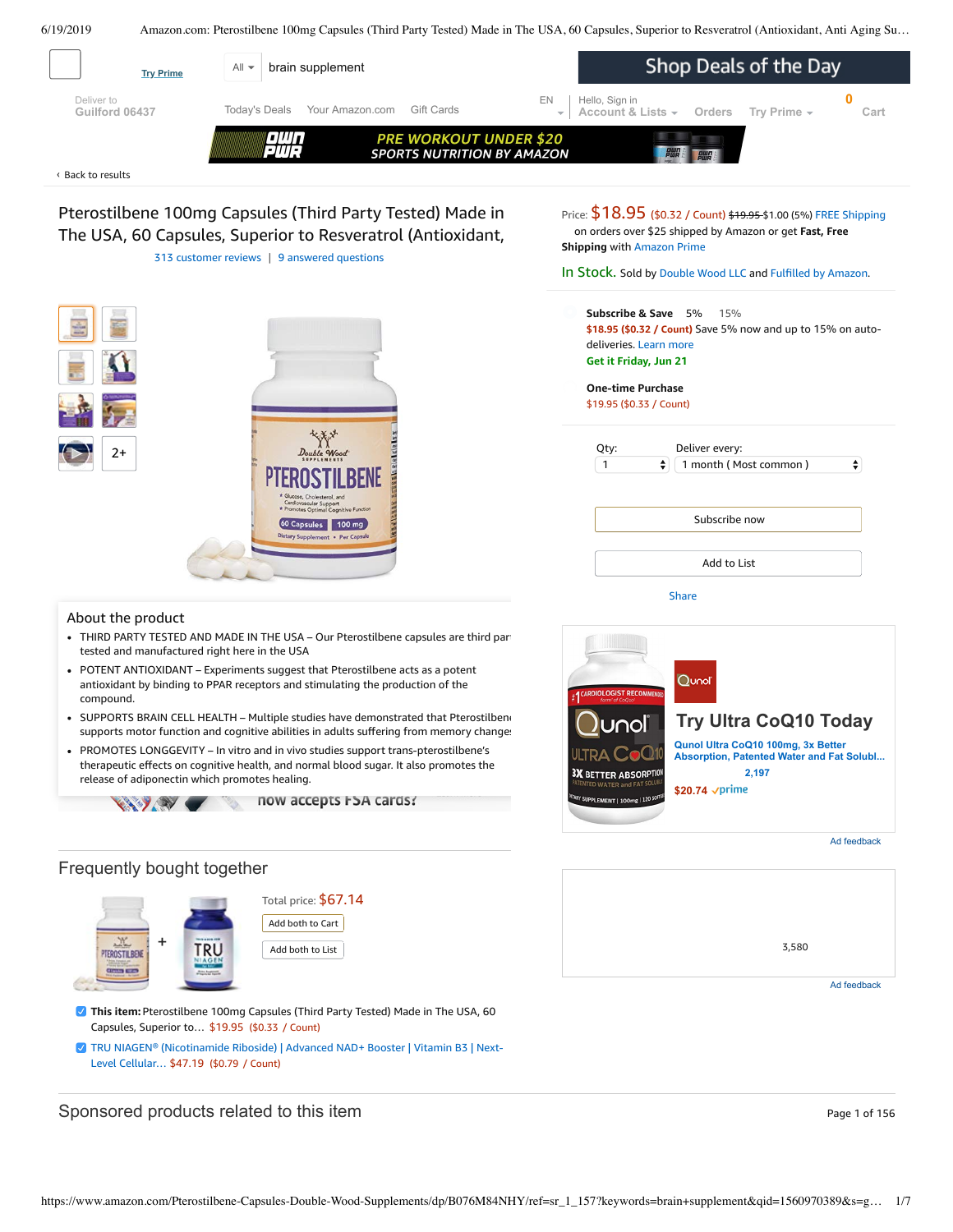

繑

6/19/2019 Amazon.com: Pterostilbene 100mg Capsules (Third Party Tested) Made in The USA, 60 Capsules, Superior to Resveratrol (Antioxidant, Anti Aging Su…



What other items do customers buy after viewing this item?

| Best Pterostilbene 150mg 180 Caps (Non-GMO & Gluten Free) - Promotes Healthy Aging and<br>Longevity - Better Than Resveratrol - 100% Money Back Guarantee - Order Risk Free!<br>220<br>\$25.90 |
|------------------------------------------------------------------------------------------------------------------------------------------------------------------------------------------------|
| TRU NIAGEN® (Nicotinamide Riboside)   Advanced NAD+ Booster   Vitamin B3   Next-Level<br>Cellular Energy & Repair   300mg / 2 Capsules   60 Vegetarian Capsules Per Bottle.<br>487<br>\$119.95 |
| S-Acetyl L-Glutathione Capsules - 100mg, Made and Tested in The USA, 60 Count (Acetylated<br><b>Glutathione) by Double Wood Supplements</b><br>267<br>\$29.95                                  |
| Alpha GPC Choline Supplement (Beginner Nootropic for Brain Support, Focus, Memory,<br>Motivation, and Energy) Pharmaceutical Grade, Made in USA (60 Capsules 300mg)<br>1,274<br>\$19.85        |

# Special offers and product promotions

**[Your cost could be \\$0.00 instead of \\$19.95](https://www.amazon.com/gp/cobrandcard/marketing.html?pr=con321&inc=50gcUnrec&ts=dhv55tvsxk3skku5od34ceclhm5pwk4&dasin=B076M84NHY&plattr=math&place=detailpage&imp=dabd2411-f326-41d1-be13-456767c278ea)**! Get a **\$50 Amazon.com Gift Card** instantly upon approval for the **Amazon Rewards Visa Card** Apply now

# **Have a question?**

Find answers in product info, Q&As, reviews

# Product description

Pterostilbene is a powerful antioxidant produced by plants in response to stress. It binds to PPAR receptors to stimulate PPAR products. Studies have shown it promotes normal blood sugar, normal triglyceride levels, support cognitive function, promotes healthy brain cells, and promotes the release of adiponectin which is the basis for its ability to promote healing. Many people use Pterostilbene in conjunction with NMN (Nicotinamide Mononucleotide) or Nicotinamide Riboside (NAD). Double Wood Supplement's Pterostilbene 100 mg capsules are manufactured right here in New York city and sent to Health Level One for third party testing.

| Product details                                                                                                                                            |                      |  |  |  |  |  |
|------------------------------------------------------------------------------------------------------------------------------------------------------------|----------------------|--|--|--|--|--|
| <b>Product Dimensions:</b> $1.5 \times 2 \times 3.1$ inches                                                                                                |                      |  |  |  |  |  |
| <b>Shipping Weight:</b> 1.6 ounces (View shipping rates and policies)                                                                                      |                      |  |  |  |  |  |
| <b>ASIN: B076M84NHY</b>                                                                                                                                    |                      |  |  |  |  |  |
| UPC: 859793007037                                                                                                                                          |                      |  |  |  |  |  |
| <b>Average Customer Review:</b>                                                                                                                            | 313 customer reviews |  |  |  |  |  |
| <b>Amazon Best Sellers Rank:</b> #6,220 in Health & Household (See Top 100 in Health & Household)<br>#9 in Antioxidant Combination Nutritional Supplements |                      |  |  |  |  |  |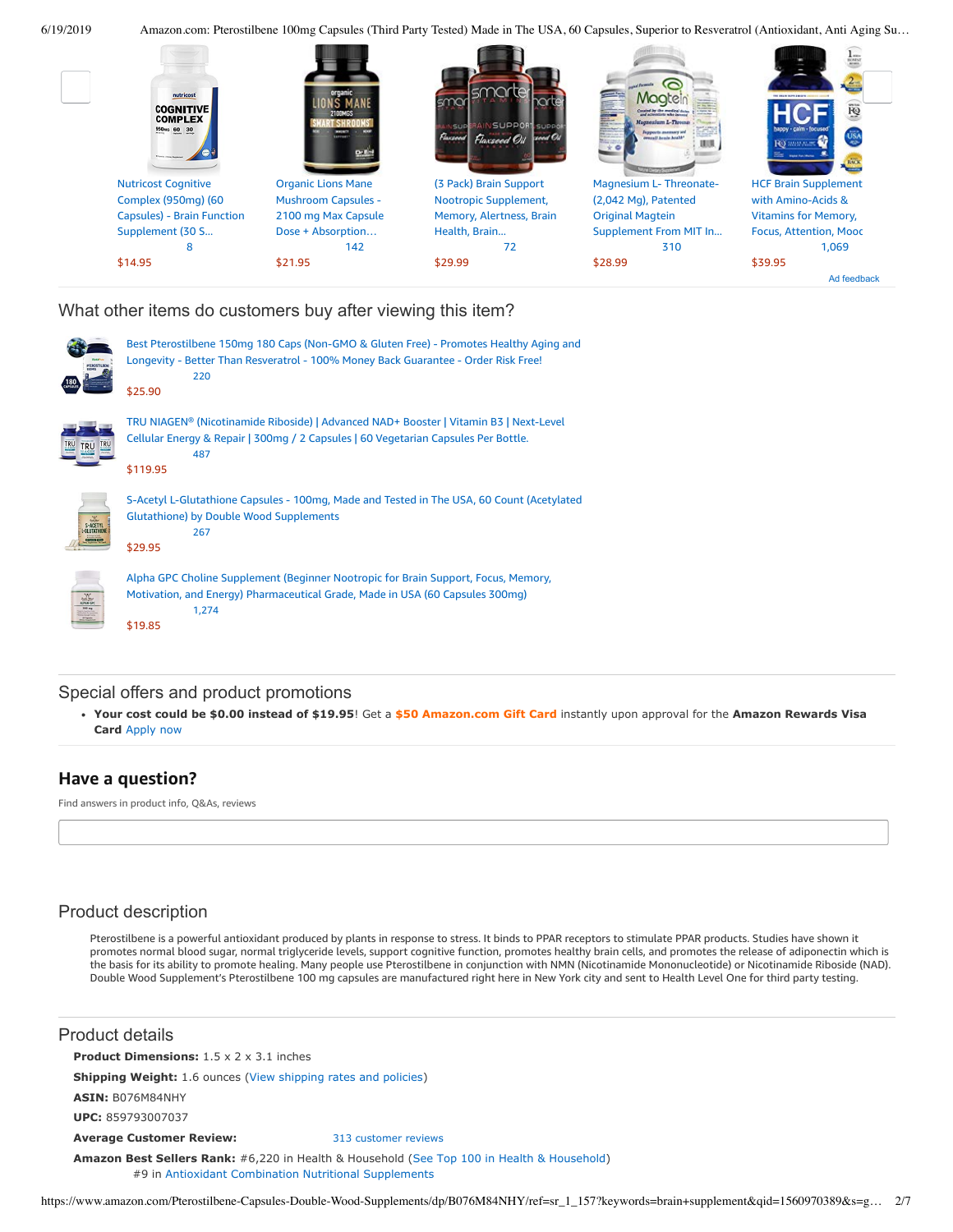6/19/2019 Amazon.com: Pterostilbene 100mg Capsules (Third Party Tested) Made in The USA, 60 Capsules, Superior to Resveratrol (Antioxidant, Anti Aging Su…

**Product Warranty:** For warranty information about this product, please [click here](https://www.amazon.com/gp/feature.html/ref=dp_warranty_request_3P?ie=UTF8&docId=1002406021)

Would you like to **tell us about a lower price**?

# Related Video Shorts | [Upload](https://www.amazon.com/creatorhub/video/upload?productASIN=B076M84NHY&referringURL=ZHAvQjA3Nk04NE5IWQ%3D%3D&ref=RVSW) your video



# Important information

## **Safety Information**

If you have any medical condition such as diabetes that is being treated with medication to control glucose, are pregnant, are lactating, trying to conceive, under 18, or taking other medications consult your physician before use. Do not consume more than 600mg (6 capsules) per day. Discontinue use and consult your doctor immediately if any adverse reactions occur. Do not take Pterostilbene and operate any heavy machinery until you know how it affects you. Keep out of reach of children. Possible side effects include nausea and headaches.

## **Indications**

NON-GMO and GLUTEN FREE

#### **Legal Disclaimer**

Statements regarding dietary supplements have not been evaluated by the FDA and are not intended to diagnose, treat, cure, or prevent any disease or health condition.

## **Ingredients**

Active Pterostilbene 100mg, Inactive Gelatin, Microcrystalline cellulose, rice flour

## **Directions**

Take 100mg once or twice per day to support cognitive and cardiovascular health. Take 200mg - 400mg per day to support in the reduction of glucose and cholesterol

# Sponsored products related to this item



Magnesium L Threonate Capsules (Magtein) – High Absorption [Supplement](https://www.amazon.com/gp/slredirect/picassoRedirect.html/ref=sspa_dk_detail_0?ie=UTF8&adId=A031175830CAYKARE1KHF&qualifier=1560972564&id=5149971347137174&widgetName=sp_detail2&url=%2Fdp%2FB01M4GM9R1%2Fref%3Dsspa_dk_detail_0%3Fpsc%3D1) – Most Bioava... [887](https://www.amazon.com/gp/slredirect/picassoRedirect.html/ref=sspa_dk_detail_0?ie=UTF8&adId=A031175830CAYKARE1KHF&qualifier=1560972564&id=5149971347137174&widgetName=sp_detail2&url=%2Fdp%2FB01M4GM9R1%2Fref%3Dsspa_dk_detail_0%3Fpsc%3D1#customerReviews)

Ad feedback

\$29.95



**PRE WORKOUT UNDER \$20 SPORTS NUTRITION BY AMAZON**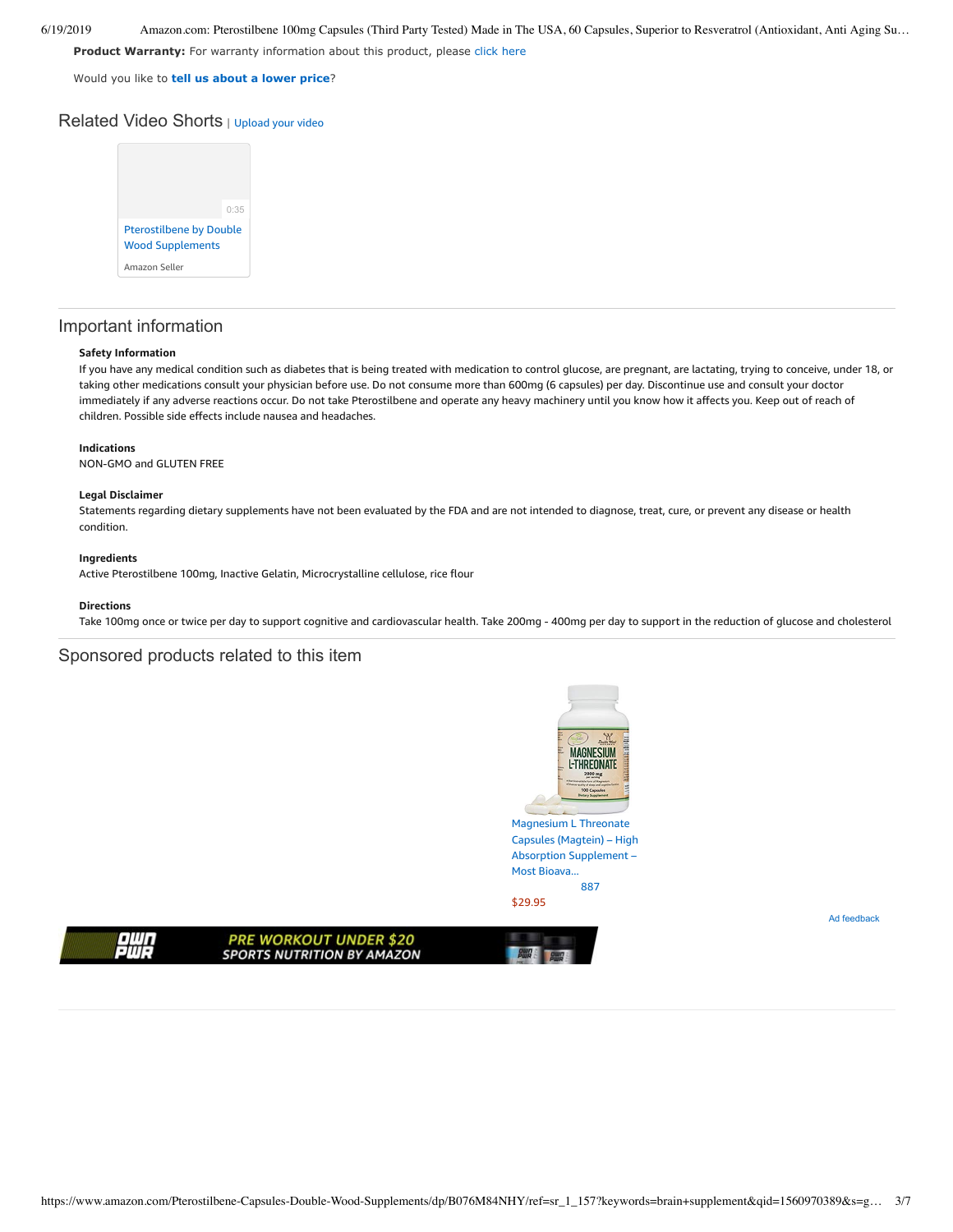

# <span id="page-3-1"></span>Customer Questions & Answers

[See questions and answers](https://www.amazon.com/ask/questions/asin/B076M84NHY/ref=cm_cd_dp_lla_ql_ll)

# <span id="page-3-0"></span>**[313 customer](https://www.amazon.com/Pterostilbene-Resveratrol-Double-Wood-Supplements/product-reviews/B076M84NHY/ref=cm_cr_dp_d_show_all_top?ie=UTF8&reviewerType=all_reviews) reviews**

4.8 out of 5 [stars](javascript:void(0))

| 5 star | 84% |
|--------|-----|
| 4 star | 13% |
| 3 star | 1%  |
| 2 star | 1%  |
| 1 star | 1%  |

# **Customer images**

Hba1C

See all customer images

**Read reviews that mention**



| Value for money | 4.8 |
|-----------------|-----|
| Longevity       | 4.7 |
|                 |     |

| blood sugar      | tru niagen |                       | blood pressure |             | side effects |         | mental clarity  |
|------------------|------------|-----------------------|----------------|-------------|--------------|---------|-----------------|
| wood supplements |            | nicotinamide riboside |                |             | long term    |         | made in the usa |
| highly recommend |            | started taking        |                | far so good |              | per day | give it a try   |

Y.

## **Review this product**

**By feature**

Share your thoughts with other customers

Write a [customer](https://www.amazon.com/review/create-review/ref=cm_cr_dp_d_wr_but_top?ie=UTF8&channel=glance-detail&asin=B076M84NHY) review

## **Showing 1-8 of 313 reviews**

Top Reviews Top Reviews

Hubert Gaskins

**Great [Pterostilbene](https://www.amazon.com/gp/customer-reviews/RNUMRHJU008OQ/ref=cm_cr_dp_d_rvw_ttl?ie=UTF8&ASIN=B076M84NHY) Product**

## June 4, 2018 **Verified Purchase**

Like many, before I decide adding a supplement to my diet, I first look into all the available research I can find, and if it has promise, then I add it to my diet. What I don't do, is wait for completely settled science, because that often takes years and I don't have years to wait to find out if something beneficial I could've added to my diet works. So once Ive personally satisfied myself there's enough evidence to consider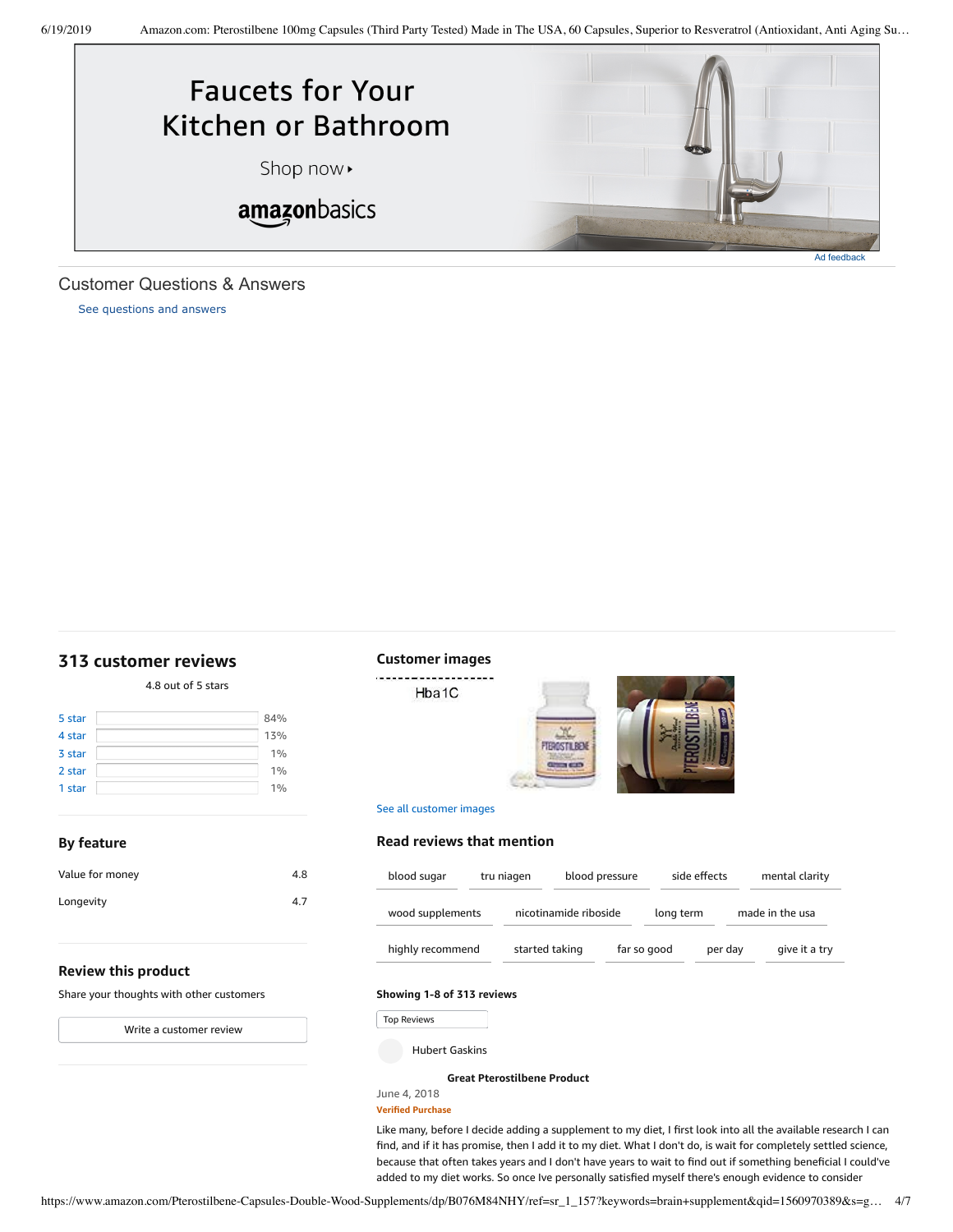6/19/2019 Amazon.com: Pterostilbene 100mg Capsules (Third Party Tested) Made in The USA, 60 Capsules, Superior to Resveratrol (Antioxidant, Anti Aging Su…



Ad feedback

adding a supplement to my diet, and I can afford it, then that's enough for me. In my view Pterostilbene is a must addition to a daily supplemental regiment for a number of reasons. Pterostilbene shares many of the benefits of Resveratrol, but it also like Resveratrol, has its own unique benefits. Pterostilbene is a double-methylated version of Reseveratrol, but it has a higher bioavailable rating which means you can achieve beneficial results at lower dosages. I decided to take Pterostilbene for all of its beneficial properties such as cancer prevention, increased insulin sensitivity (I have type 2 diabetes), maintaining a healthy heart, and most importantly as a baby-boomer, to help maintain cognitive function in my later years, and thus far it appears to be working. I've especially noticed some improvement in my A1C levels which at one point had reached 7. A few years ago I decided to stop taking supplements to see if they were really making a difference, and after several months I began to notice a decline in a number of areas

but especially in my A1C levels. So I began taking supplements again and not only do I feel mentally  $s_{1}$  and more again in a healthy normal range  $S$  yes supplements make a healthy normal range  $S$ Read [more](javascript:void(0))

## 127 people found this helpful

[Comment](https://www.amazon.com/gp/customer-reviews/RNUMRHJU008OQ/ref=cm_cr_dp_d_rvw_btm?ie=UTF8&ASIN=B076M84NHY#wasThisHelpful) [Report](https://www.amazon.com/hz/reviews-render/report-abuse?ie=UTF8&voteDomain=Reviews&ref=cm_cr_dp_d_rvw_hlp&csrfT=gn2aszewpFw7KtmAV5lJXScAeqWmays5EAbbE8UAAAABAAAAAF0KjRRyYXcAAAAA%2B4kUEk%2F7iMGR3xPcX6iU&entityId=RNUMRHJU008OQ&sessionId=143-6729050-3493109) abuse [Helpful](https://www.amazon.com/ap/signin?openid.return_to=https%3A%2F%2Fwww.amazon.com%2Fdp%2FB076M84NHY%2Fref%3Dcm_cr_dp_d_vote_lft%3Fie%3DUTF8%26voteInstanceId%3DRNUMRHJU008OQ%26voteValue%3D1%26csrfT%3Dgn2aszewpFw7KtmAV5lJXScAeqWmays5EAbbE8UAAAABAAAAAF0KjRRyYXcAAAAA%252B4kUEk%252F7iMGR3xPcX6iU%23RNUMRHJU008OQ&openid.identity=http%3A%2F%2Fspecs.openid.net%2Fauth%2F2.0%2Fidentifier_select&openid.claimed_id=http%3A%2F%2Fspecs.openid.net%2Fauth%2F2.0%2Fidentifier_select&openid.assoc_handle=usflex&openid.mode=checkid_setup&openid.ns=http%3A%2F%2Fspecs.openid.net%2Fauth%2F2.0)

## Michael Douglas

#### **[Compelling](https://www.amazon.com/gp/customer-reviews/R2AHLL4FMGHWQF/ref=cm_cr_dp_d_rvw_ttl?ie=UTF8&ASIN=B076M84NHY) Research on the benefits of Ptero for long term health**

#### July 9, 2018 **Verified Purchase**

It is one of two components found in the reputed anti-aging molecule NAD+ (Nicotinamide Riboside and Pterostilbene). Molecular NAD+ is important to the proper functioning of several bodily systems, but declines with age. There is growing scientific evidence that maintaining NAD+ levels is beneficial to long term health. Who's to know! But the research to me is compelling (If you want to understand the research into, and growing interest in, NAD+ as an important part of health maintenance check out Basis by Elysium Health).

You can purchase everything you need in one capsule. Or, like me, purchase the Ptero and NAD+ (I get TRU NIAGEN from AMZN) separately and save yourself 20% - 25%. One capsule of the Ptero, and two fo the NAD+ is all you need daily.

77 people found this helpful



**A key [supplement](https://www.amazon.com/gp/customer-reviews/R1EL396SC9DF18/ref=cm_cr_dp_d_rvw_ttl?ie=UTF8&ASIN=B076M84NHY) for a healthy lifestyle....**

## October 4, 2018 **Verified Purchase**

For years and years I've been taking a large daily regimen of supplement. "Expensive urine" was my conclusion. So I did some serious research and narrowed all this down to 4 items. Baby aspirin, Resveratrol, Niagen and Pterostilbene. These all work in conjunction to each other. I've gone from a 36 waist to a 32 in just 90 days and find myself with mental clarity and much more energy. I've done my homework on Pterostilbene and I'm sold based on my personal results. Just raced my 7th IronMan last Saturday and at 57 years of age, I'm miles ahead of my 25 year old version.

42 people found this helpful



[Comment](https://www.amazon.com/gp/customer-reviews/R2F5SM5HO7BE3S/ref=cm_cr_dp_d_rvw_btm?ie=UTF8&ASIN=B076M84NHY#wasThisHelpful) [Report](https://www.amazon.com/hz/reviews-render/report-abuse?ie=UTF8&voteDomain=Reviews&ref=cm_cr_dp_d_rvw_hlp&csrfT=gkG1PwajPVjkt3NZDjNbxqvQ%2Bfwj4InbL8QGigMAAAABAAAAAF0KjRRyYXcAAAAA%2B4kUEk%2F7iMGR3xPcX6iU&entityId=R2F5SM5HO7BE3S&sessionId=143-6729050-3493109) abuse

57 people found this helpful

[Helpful](https://www.amazon.com/ap/signin?openid.return_to=https%3A%2F%2Fwww.amazon.com%2Fdp%2FB076M84NHY%2Fref%3Dcm_cr_dp_d_vote_lft%3Fie%3DUTF8%26voteInstanceId%3DR2F5SM5HO7BE3S%26voteValue%3D1%26csrfT%3DgkG1PwajPVjkt3NZDjNbxqvQ%252Bfwj4InbL8QGigMAAAABAAAAAF0KjRRyYXcAAAAA%252B4kUEk%252F7iMGR3xPcX6iU%23R2F5SM5HO7BE3S&openid.identity=http%3A%2F%2Fspecs.openid.net%2Fauth%2F2.0%2Fidentifier_select&openid.claimed_id=http%3A%2F%2Fspecs.openid.net%2Fauth%2F2.0%2Fidentifier_select&openid.assoc_handle=usflex&openid.mode=checkid_setup&openid.ns=http%3A%2F%2Fspecs.openid.net%2Fauth%2F2.0)

https://www.amazon.com/Pterostilbene-Capsules-Double-Wood-Supplements/dp/B076M84NHY/ref=sr\_1\_157?keywords=brain+supplement&qid=1560970389&s=g… 5/7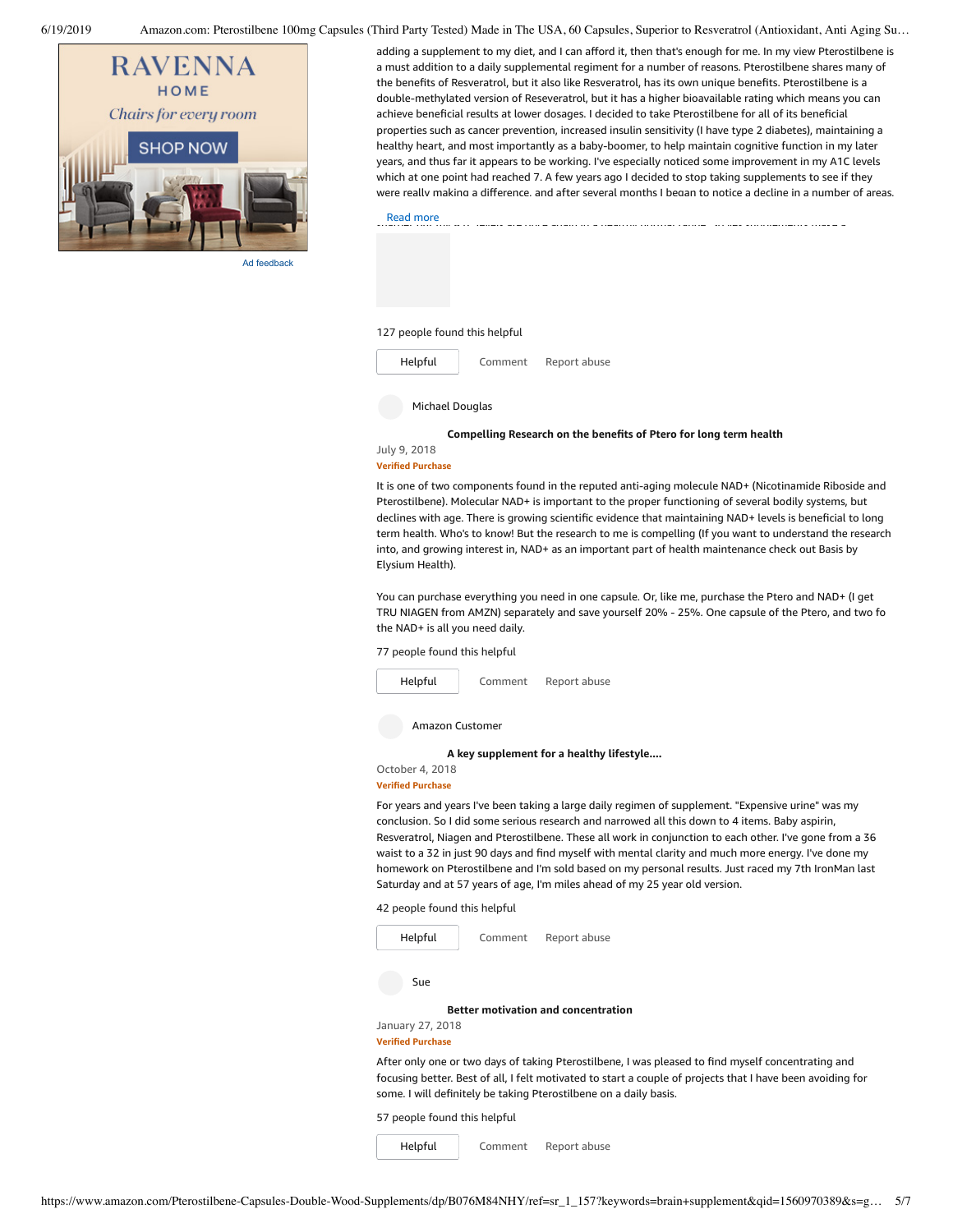JewelryProfessional

**Started [recalling](https://www.amazon.com/gp/customer-reviews/R27GJG4XT42G69/ref=cm_cr_dp_d_rvw_ttl?ie=UTF8&ASIN=B076M84NHY) names and tackling projects**

#### October 13, 2018 **Verified Purchase**

I'm a 49 year old female CEO of a small company. The past couple of years, I was having fog brain, trouble starting or completing projects. I'd put off more challenging long term projects, mainly because they seemed overwhelming. One particular issue for me has been recalling names of clients or people I'm trying to talk about during a conversation with a third party. I read an article in Time magazine about NAD supplements and had not heard of them before. I started doing some research, ended up reading reviews of the Double Wood supplements and though it was a toss up on which one to try, I tried Pterostilbene.

For me, within a short few days, I felt more alert, focused, and best of all stopped struggling with recall of names(this was giving me social anxiety in advance of functions). I'd always needed a short nap or at least felt like I needed a nap in the afternoon, and that feeling went away as well.

I know this was and isn't a placebo effect. It's been a significant difference in my life and after I ran out, I thought maybe I should try a different supplement. I tried Huperzine-a and for me (I know it works wonders for others) I felt no noticeable difference. Within 3 weeks then issue of recalling names and the

#### Read [more](javascript:void(0))

26 people found this helpful



[Comment](https://www.amazon.com/gp/customer-reviews/R27GJG4XT42G69/ref=cm_cr_dp_d_rvw_btm?ie=UTF8&ASIN=B076M84NHY#wasThisHelpful) [Report](https://www.amazon.com/hz/reviews-render/report-abuse?ie=UTF8&voteDomain=Reviews&ref=cm_cr_dp_d_rvw_hlp&csrfT=gu%2BR1U0ZQryztbDxQ9GjZ0Xp%2FTZgGCbkM%2FohfKIAAAABAAAAAF0KjRRyYXcAAAAA%2B4kUEk%2F7iMGR3xPcX6iU&entityId=R27GJG4XT42G69&sessionId=143-6729050-3493109) abuse

## **See all 313 [reviews](https://www.amazon.com/Pterostilbene-Resveratrol-Double-Wood-Supplements/product-reviews/B076M84NHY/ref=cm_cr_dp_d_show_all_btm?ie=UTF8&reviewerType=all_reviews)**

Write a [customer](https://www.amazon.com/review/create-review/ref=cm_cr_dp_d_wr_but_btm?ie=UTF8&channel=glance-detail&asin=B076M84NHY) review

# Set up an Amazon Giveaway



Amazon Giveaway allows you to run promotional giveaways in order to create buzz, reward your audience, and attract new followers and customers. Learn more about Amazon [Giveaway](https://www.amazon.com/gp/giveaway/home?ref=aga_dp_lm)

**This item:** Pterostilbene 100mg Capsules (Third Party Tested) Made in The USA, 60 Capsules, Superior to Resveratrol (Antioxidant, Anti Aging Supplement) by Double Wood Supplements

Set up a [giveaway](https://www.amazon.com/giveaway/host/setup/ref=aga_h_su_dp?_encoding=UTF8&asin=B076M84NHY)

Customers who bought this item also bought